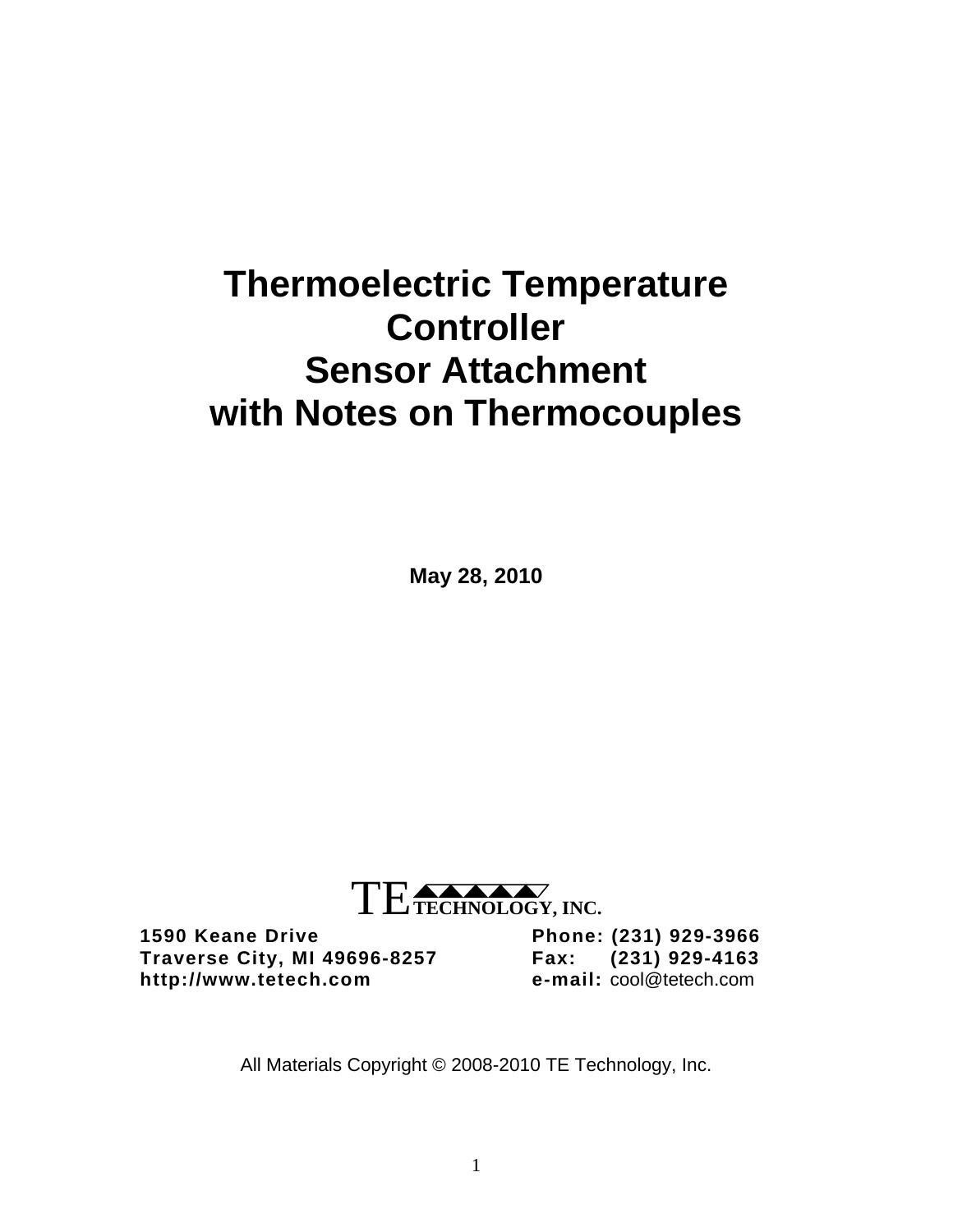Disclaimer: TE Technology, Inc. does not make any warranty, expressed or implied, regarding the use or operation of sensors or related equipment. TE Technology, Inc. shall not be liable, and User shall defend, hold harmless, and indemnify TE Technology, Inc. from and against any losses, costs, expenses (including reasonable attorneys' fees), injuries, liabilities, or damages of any kind or nature whatsoever arising out of the use or inability to use the information presented in this manual, from the omission or failure to present relevant information, or from failure to comply with this manual. This provision is in addition to any other indemnification provisions which are part of any purchase order placed with TE Technology, Inc. or any contract between the User and TE Technology, Inc.

## *Overview*

Good temperature measurement is required for good temperature control, so we will discuss attachment of the temperature sensors used on TE Technology's temperature controllers. Many people also use thermocouples for monitoring or verifying system performance, so we will briefly discuss thermocouples, too. Numerous photos are included to help guide you.

**Proper sensor attachment is probably the most important thing you can do to make sure your temperature controller functions satisfactorily.** 

**Remember: The temperature measured by the controller is the temperature of the SENSOR and not necessarily the temperature of the TE device! So, the key to good control is to make the temperature of the sensor equal (as much as possible) to that of the TE device or object you are cooling**.

How do you do this?

- 1. Sensor placement: The time lag time between when the TE device changes temperature and when you measure that change with the sensor needs to be minimized. This usually means placing the sensor as close to the thermoelectric module as possible.
- 2. Proper thermal attachment: Make certain that the temperature sensor has the best possible thermal connection to the object you wish to measure.
- 3. Removal of external influences: External influences such as Infra Red (IR) radiation and heat conducted by the sensor wires to the measurement point need to be minimized.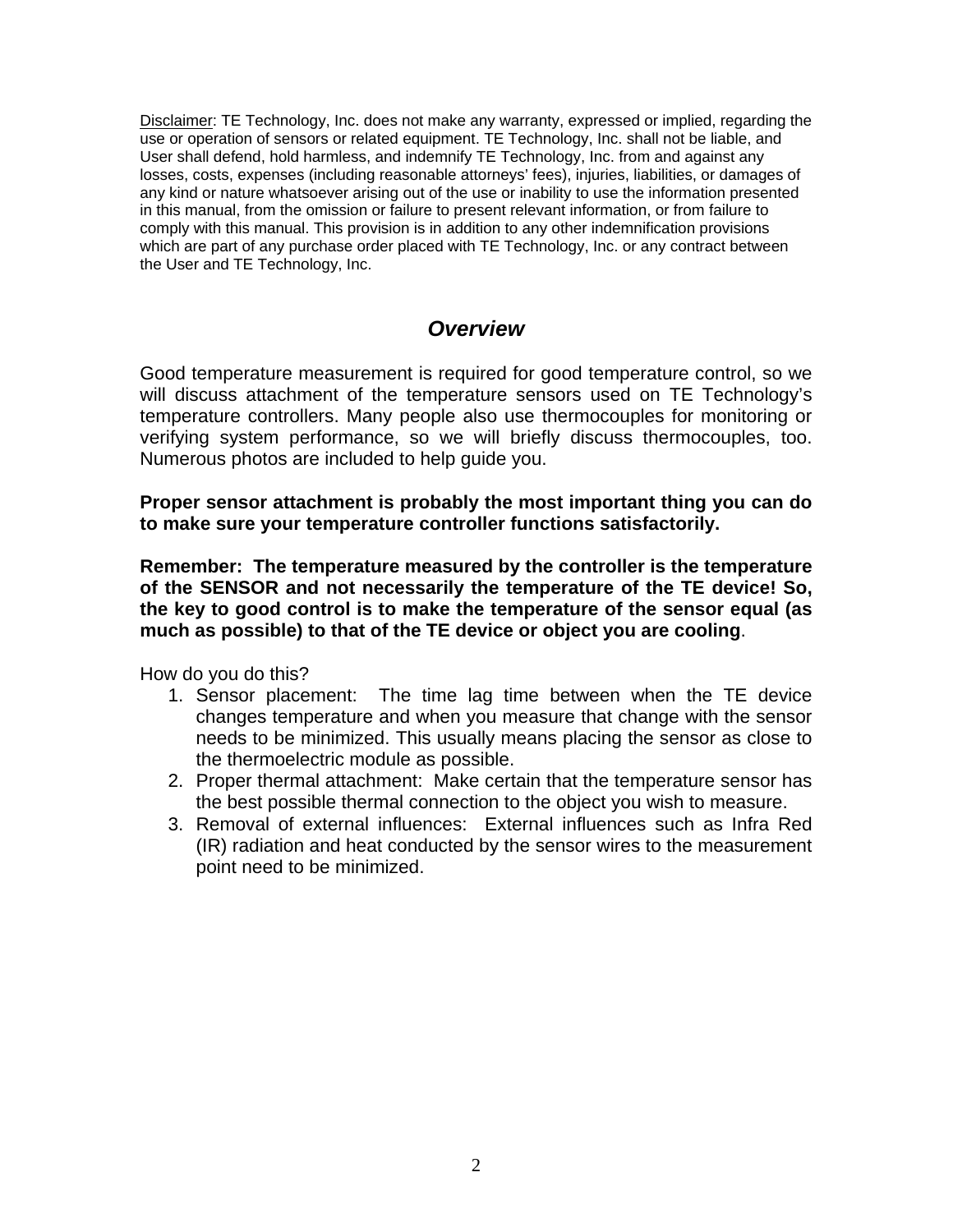# *Attaching Sensors used for Thermoelectric Controllers*



**Cold Plates, Part 1** 

*MP-3193 Sensor on a cold plate* 

This picture shows one suggested method of attaching a sensor to a cold plate. The sensor is placed along the side of the cold plate, so there is a relatively little time lag between when the modules change temperature and the sensor detects this change.

Thermally conductive paste (such as TE Technology TP-1) is used to improve the thermal connection between the sensor and the cold pate. Place the thermal paste on the flat surface of the sensor where it contacts the cold plate. We haven't found it necessary to put thermal paste along the wire. The use of a surface mount sensor with a large contact area will help minimize these effects, and we strongly suggest using this design where possible. For example, the MP-3193 has a large flat surface which provides a good thermal link to the plate surface.

Finally, the sensor wires are taped to the side of the cold plate using aluminum tape. This tape can be purchased at hardware stores, and is commonly used in the heating and ventilation industries. The aluminum tape conducts heat around the top of the wire and helps the wire assume the same temperature as the cold plate. In doing so it minimizes the temperature difference between the wires and the sensor head, and this in turn minimizes the amount of heat that is added or removed from the sensor head by the wires.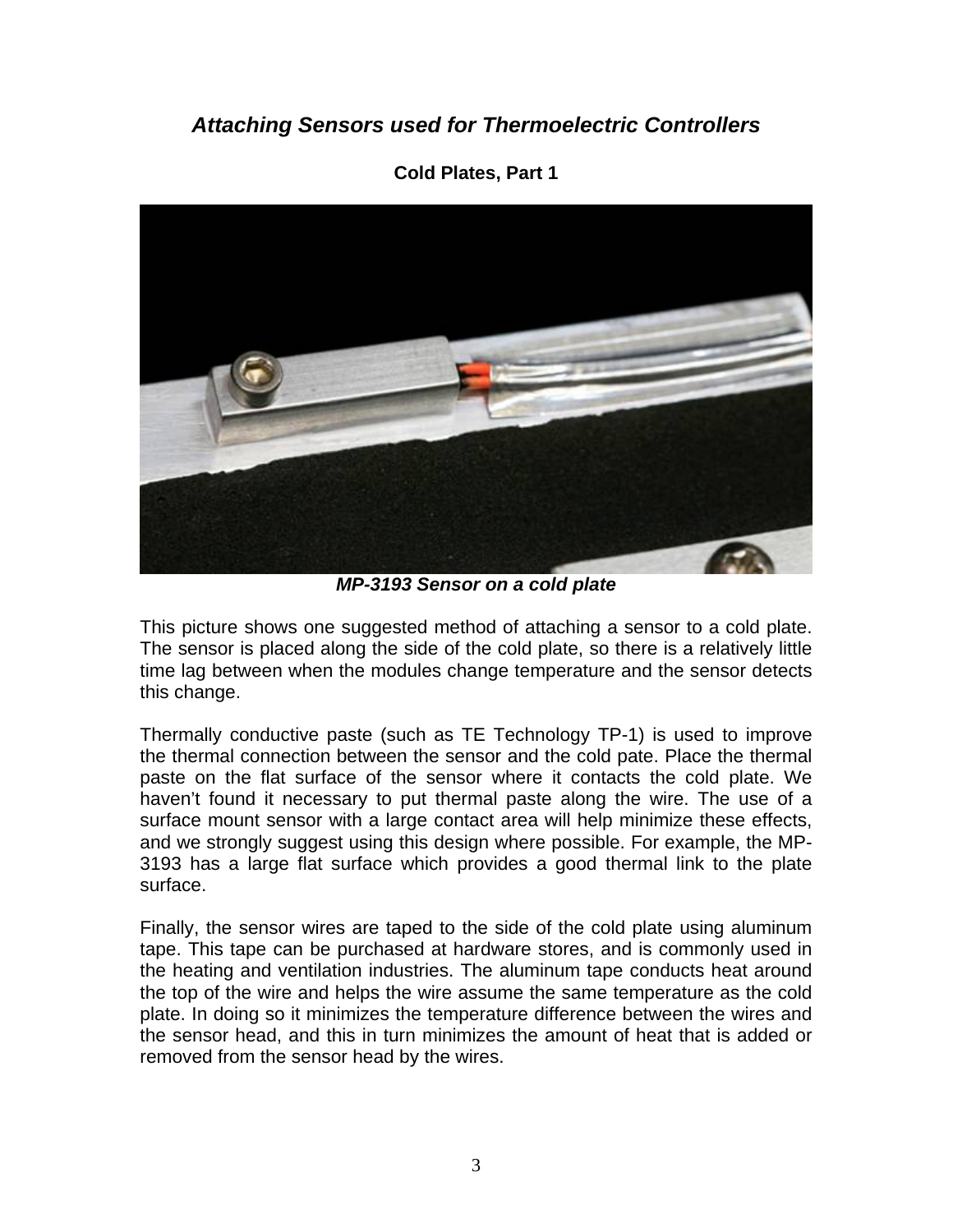It is important not to underestimate the amount of error that can be caused by not following these simple steps. In experimentation we were able to create a test case where an MP-2996 thermistor was attached to an aluminum plate. The sensor wires were leading to a nearby temperature controller at a typical room temperature and were not taped along the plate. When the plate was heated to 100 °C the sensor only indicated an 80 °C temperature. This error was virtually eliminated by the addition of thermal paste and aluminum tape!

### **Cold Plates, Part 2**

You can also drill a hole in a cold plate and epoxy a temperature sensor in the hole using a thermally conductive, electrically insulative epoxy. This can yield the fastest sensor response time of all approaches. The sensor can be placed in the center of the plate directly above a thermoelectric (Peltier) module, and if the hole is deep enough the epoxy pre-cools (or pre-heats) the wire before the sensor.



Thermistors epoxied into aluminum cold plates

TE Technology's standard air coolers, cold plates, and liquid coolers (except for the cold side of the liquid cooler) on both the external heat sink base and the cold plate/internal heat sink base allow you to use either mounting option. That is, the sensor hole is drilled to a 25 mm depth so you could mount a small diameter sensor like the MP-2444, but it is also tapped with M3 threading 9.7 mm deep for mounting the MP-3193.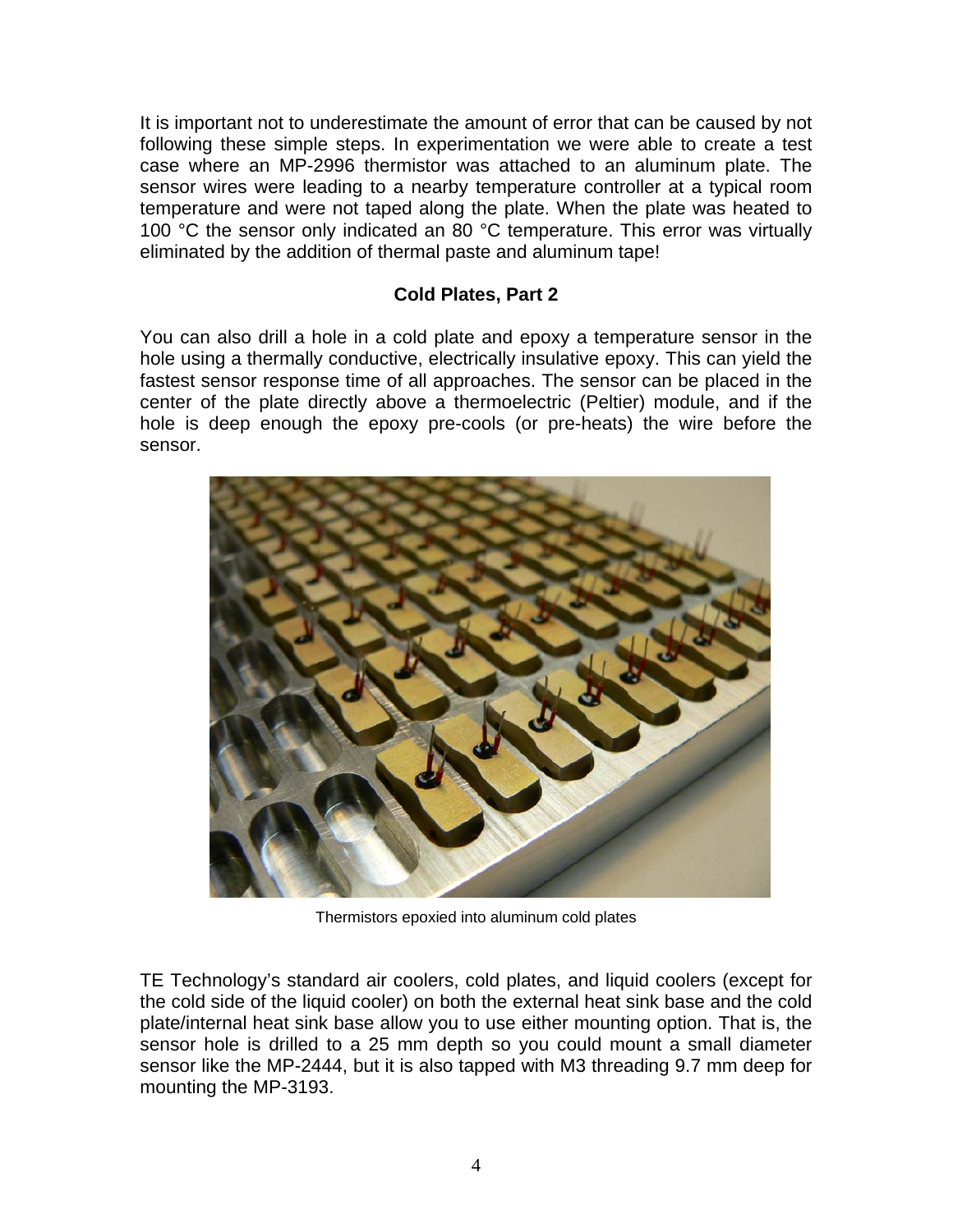#### **Air Coolers**

This picture shows a small sensor attached to the finger guard on an air cooler. The small sensor size reduces the time lag, or response time of the sensor. Because the sensor and a large amount of its wire are directly in the cooler's air intake, the sensor provides a good indication of the air temperature. If there is good air circulation within the enclosure the sensor temperature will approximate the enclosure's internal temperature. The fans usually suck air in, and the air is then cooled, so this will likely be the warmest point in the system.



*Small sensor on the finger guard of a fan in an area of high air flow*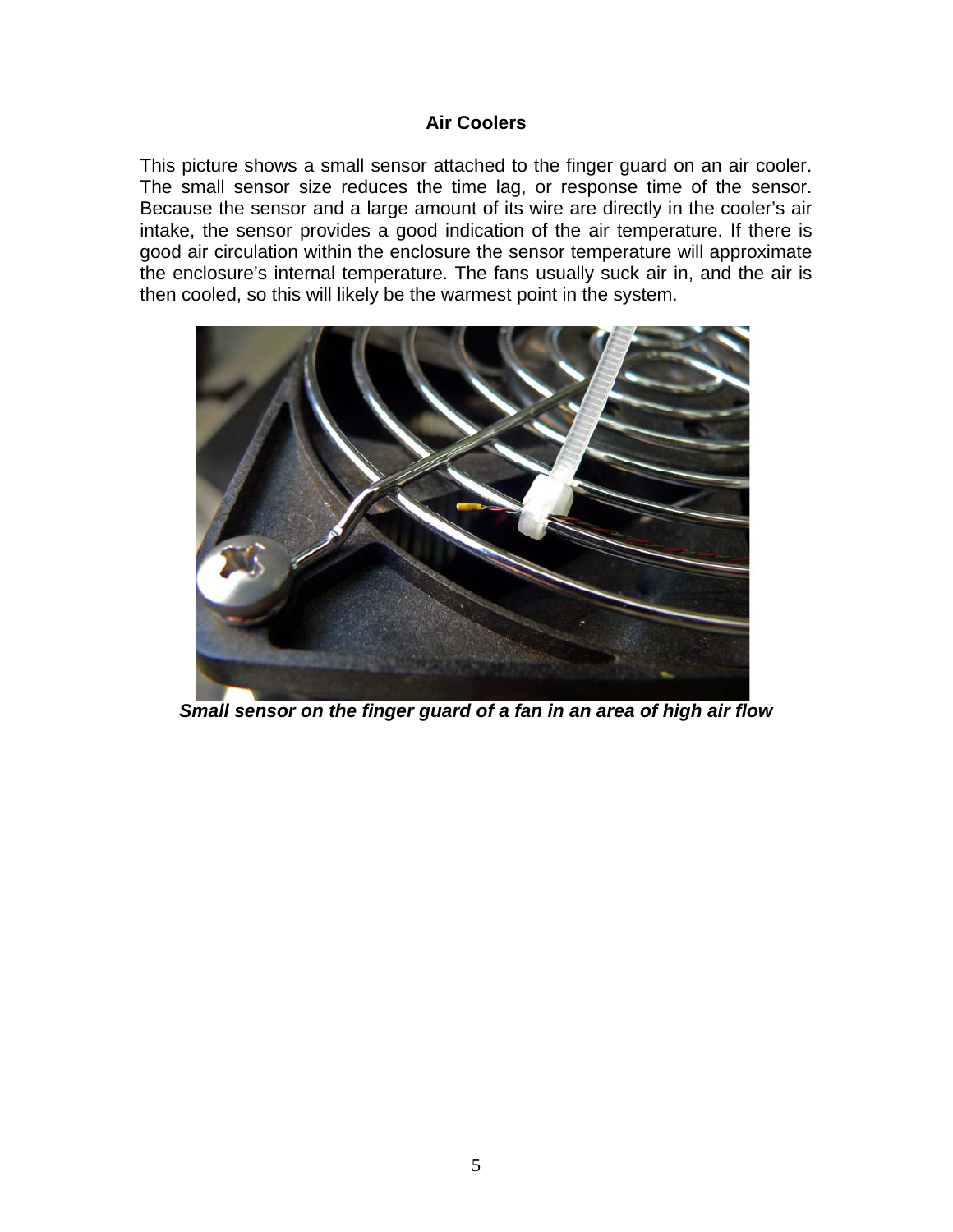**BE CAREFUL!:** In the preceding air cooler example, if the fan fails or its air flow through the fins is restricted, the sensor temperature is no longer representative of the temperature of the enclosure temperature. The air cooler could then become excessively cold or excessively hot (if the system is capable of heating). There can also be a significant temperature difference between the temperature of the heat sink and the sensor if there is a high heat flow. For these reasons, when using an air temperature sensor we recommend that a second sensor be used for alarm and emergency shut down purposes. This second sensor is attached to the base plate of the heat sink or cold sink using the same method as in the cold plate example. Of course, additional sensors can be placed anywhere a potentially harmful condition could exist.



*Sensor monitoring the base plate temperature of a finned heat sink*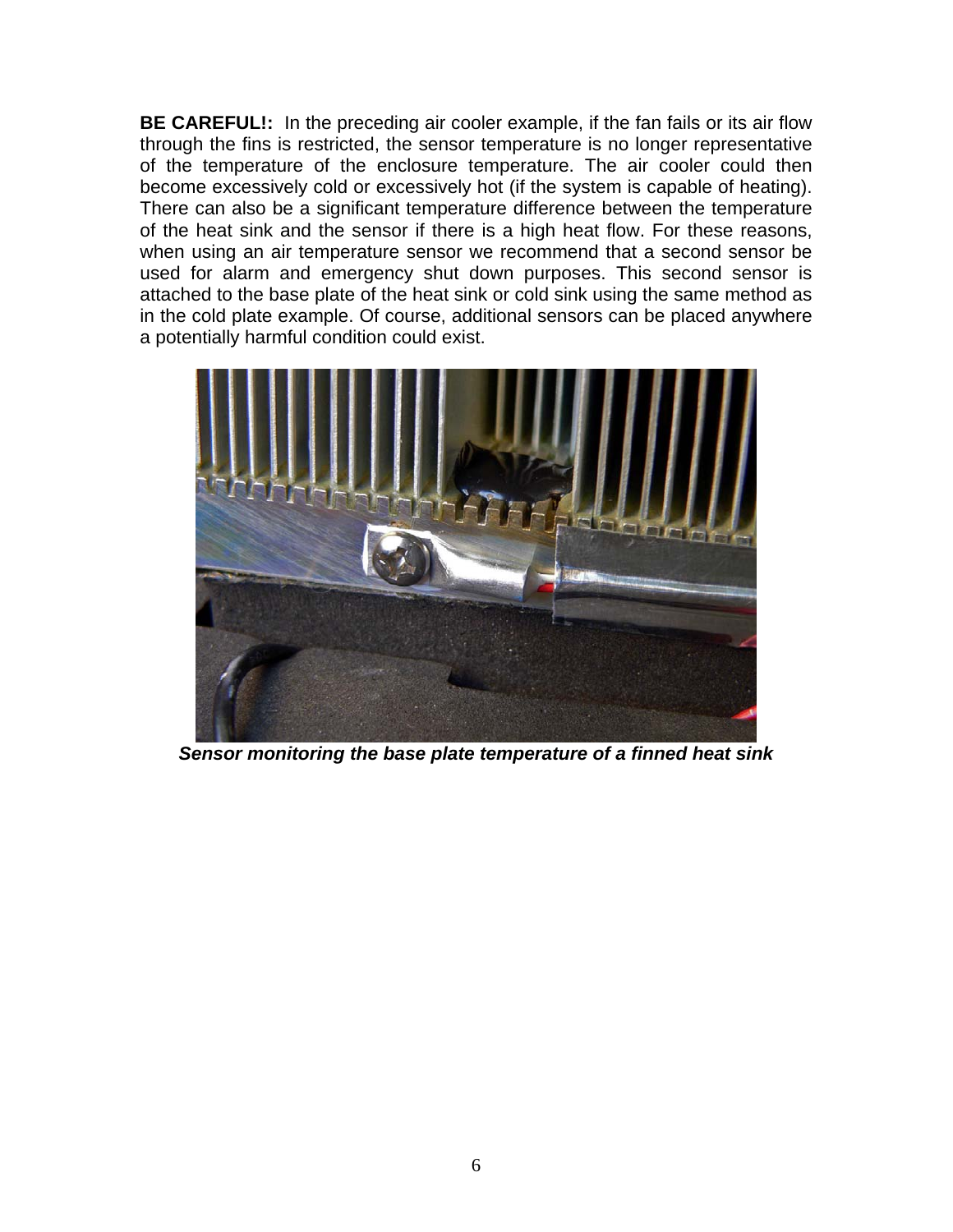### **Liquid Coolers**

When attaching a sensor to a liquid exchanger follow the same procedure as if you were attaching it to a cold plate. TE Technology's standard liquid coolers (LC-XXX series) have a small sensor hole drilled and tapped near one of the inlet/outlet tubes. You can use a sensor in this location to monitor the liquid exchanger's temperature and prevent freezing and/or overheating. Usually the fluid flow is directed so that the exchanger fitting closest to the sensor becomes the fluid outlet. That way the exchanger's temperature at the sensor location will more closely match the fluid outlet temperature.



*Sensor hole near fluid outlet* 

However, to accurately measure the temperature of the fluid the sensor would ideally be placed directly in the fluid stream. Typically, the sensor is positioned just past the exchanger's fluid outlet. This minimizes the lag time between the when the fluid is cooled or heated and the sensor senses this change in temperature. Of course, this can impose logistical problems that may or may not be worth the effort. None of our sensors are specifically rated for submersion in liquids. In such cases, the sensor could be placed into a special fitting that is inserted into a T-fitting, which is then installed in-line with the fluid outlet.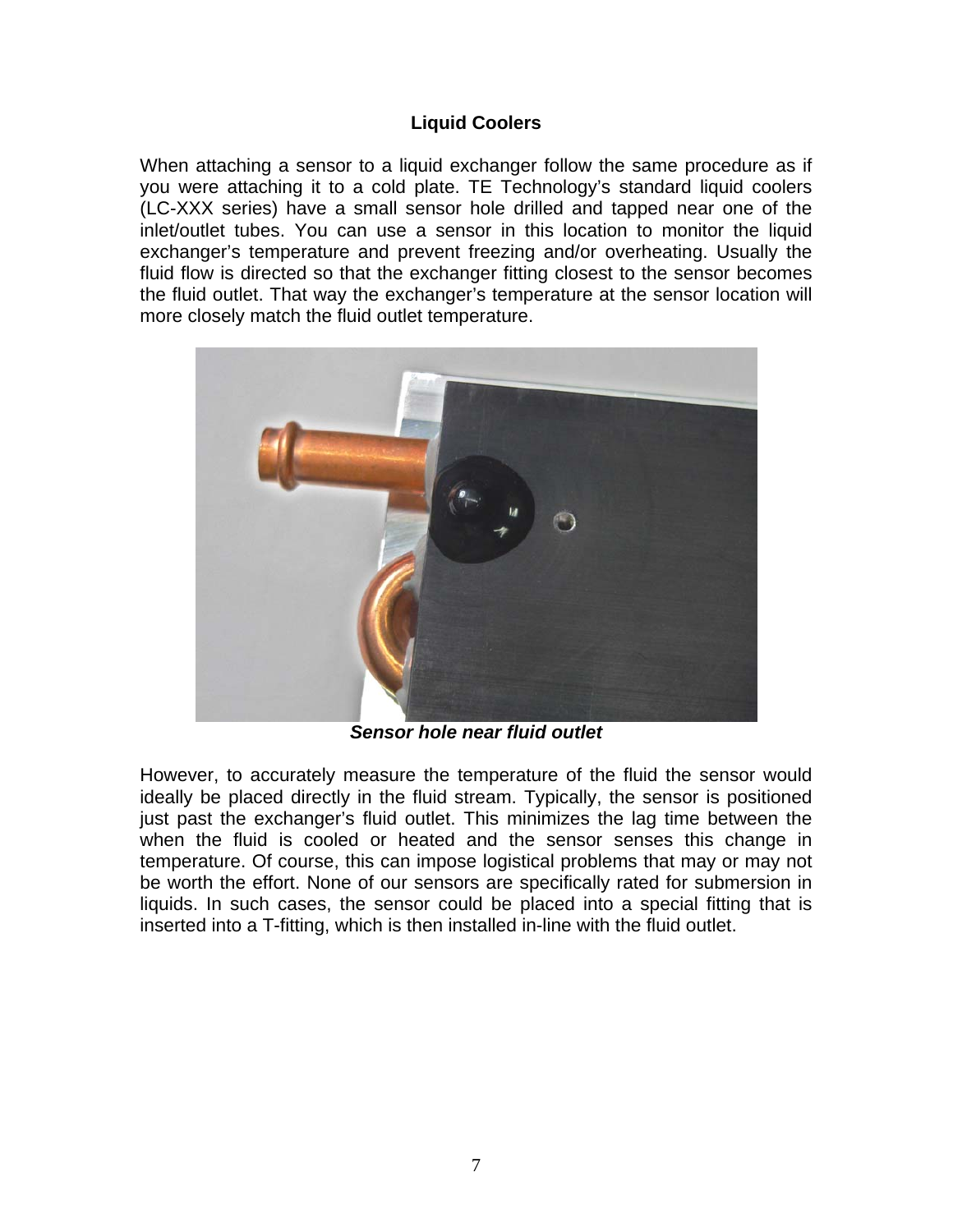## *Precautions when Selecting and Using Thermistors*

Do not use a sensor that shows signs of damage or exhibits other signs of failure.

Do not let the sensors get wet unless they are specifically rated for operation in wet and condensing environments. Unless specifically noted in TE Technology's product literature the sensors sold by TE Technology (including those sold as part of a standard temperature controller) are not rated for use in wet or condensing environments.

Do not exceed the sensor's maximum sensing temperature during operation or processing, such as when attaching wires. Protect against overheating when soldering wires to the sensor by heat sinking the sensor head or the wires leading to the sensor head before soldering.

Do not allow the wires to become shorted to external metal components and do not allow one sensor wire to become shorted to the other sensor wire. This can happen if the insulation on the wire is breached and the exposed metal is shorted through some conductive medium such as metal or water. Sensors using the single stranded magnet wire (MP-2444 and MP-3176, for example) have thin varnish insulation and this may be easily abraded and breached. Other sensors may not have insulated wires. Protect and insulate wires as required with heat shrinkable tubing or other method as necessary. Specific caution should be paid to wires as they exit the sensor holes in metal plates, etc. Sharp bends in the wire as it enters the sensor hole can breach the wire insulation at the edge of the sensor well.

Mechanical stress can damage the sensor head. The thermistors sold by TE Technology do not have intrinsic strain relief mechanisms. Do not pull on the sensor wires or put stress on the temperature sensing head. Unless there is a mounting hole built into the sensor head the sensor should not be subjected to any compression forces or mechanical stresses. If a mounting hole is included in a sensor head then only compression mounting forces should be applied, and those forces should only be applied in the direct area of the sensor mounting hole (as would normally be covered by the head of a mounting screw). So, for example in the case of the sensors that are made from an aluminum tube with a flattened end for a mounting surface, the compression forces for mounting should only be applied to the flattened surface and not the other portions of the aluminum tube.

When mounting a sensor in a sensor well (hole), drill the hole big enough and use a compliant thermal epoxy or other material so that thermal stresses associated with the expansion and contraction of the dissimilar materials do not crack the sensor head. A tight hole and/or rigid adhesive can cause excessive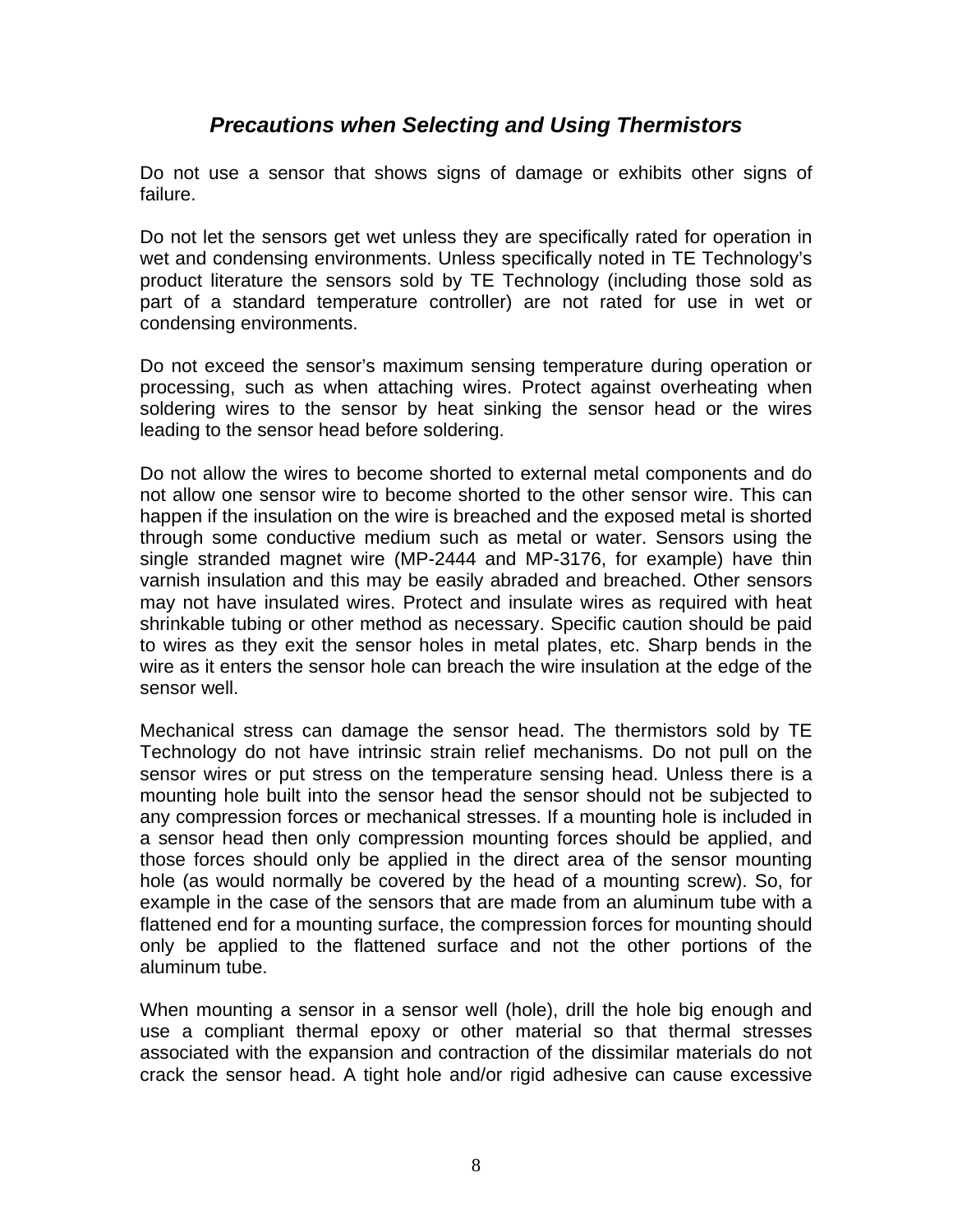stress to be placed on the sensor head, causing mechanical damage to the sensor as the components are thermally cycled.

If you do not find a temperature sensor offered by TE Technology that is suitable for the application we suggest that you contact one of the many third party sensor manufacturers for assistance in sourcing a suitable product. NTC thermistors are common, and many companies such as Measurement Specialties offer ready made sensor probes that can be used with TE Technology's controllers.

## *Failure Mechanisms:*

Temperature sensors can and do fail. When designing a thermal control system, we strongly recommend that independent protection devices, such as over/under-temperature thermostats, electrical fuses, etcetera, or other such protection devices be utilized to eliminate hazards and potential damage to the coolers, controllers, and associated equipment in case of a sensor failure or malfunction. The use of independent protection devices means that failure in a single point of the system such as a temperature sensor will not cause hazardous conditions for the user and or equipment.

The user must test and verify the performance and reliability of the selected sensor in the actual application. It is impossible for TE Technology to access the reliability of a thermistor in the myriad of applications that exist. However, to assist the user in understanding some of the failure modes and common symptoms TE Technology has generated the following table listing some ways in which thermistors can be damaged and the symptoms associated with such damage. This is not an exhaustive list of either failure modes or symptoms, but is intended only to give the user some guidance in avoiding and diagnosing failures.

Remember, when properly functioning an NTC thermistor's resistance will decrease as its temperature becomes warmer. Likewise, a failure that results in a lowering of the sensor's resistance will in turn generate a warmer temperature reading, and conversely a failure that causes an increase in the sensor's resistance will generate a cooler temperature reading.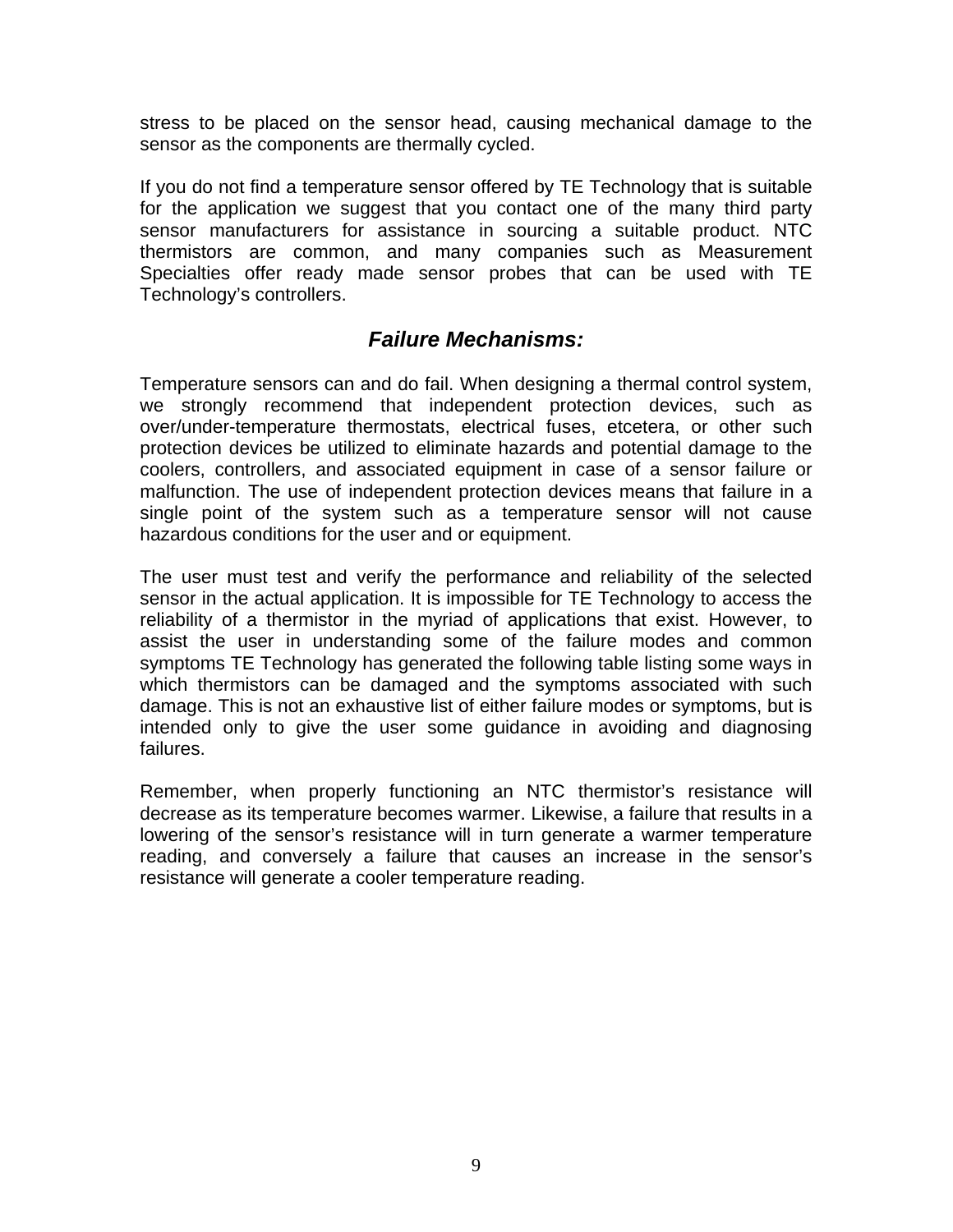| <b>Damage Mechanism:</b>  | <b>Associated Symptoms:</b>                                                                                                                                                                                                                                                                                                                                   |
|---------------------------|---------------------------------------------------------------------------------------------------------------------------------------------------------------------------------------------------------------------------------------------------------------------------------------------------------------------------------------------------------------|
| <b>Shorted Wires</b>      | Sensor resistance is approximately<br>zero ohms. Can be caused by sensor<br>wire's insulation being breached<br>against a metallic surface such as a<br>sensor well. Can also be caused by<br>individual strands of a stranded wire<br>shorting to a neighboring terminal on a<br>temperature controller.                                                     |
| <b>Mechanical Damage</b>  | High resistance if wires, internal<br>contacts or sensor bead is cracked, low<br>resistance if sensor wires or internal<br>leads are shorted. Common causes<br>can be internal wires broken (wires<br>pulled after sensor head is secured in<br>place) or an oversized screw head<br>crushing a sensor in a flattened tube<br>thermistor such as the MP-2996. |
| <b>Moisture Intrusion</b> | Resistance reads lower than normal,<br>be<br>partially or completely<br>may<br>reversible when sensor is baked in an<br>oven to remove moisture.                                                                                                                                                                                                              |
| Overheating               | Resistance of sensor drifts from initial<br>resistance at any given temperature.                                                                                                                                                                                                                                                                              |
| Thermal cycling failure   | High resistance if internal contacts or<br>sensor bead become cracked, this<br>failure mechanism is actually a form of<br>mechanical failure.                                                                                                                                                                                                                 |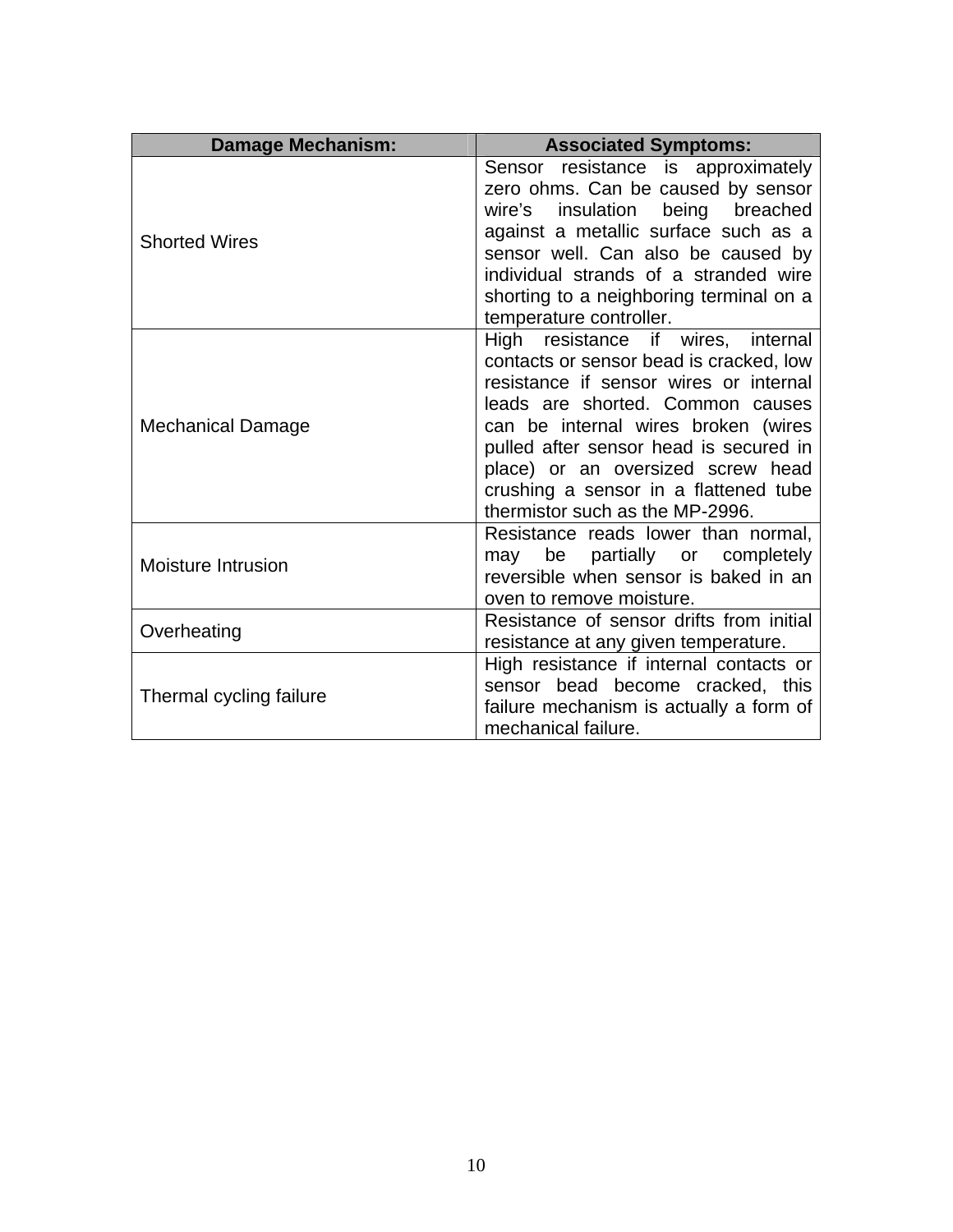# *Thermocouples*

## **Thermocouples and Cold Plates**

You may want to measure the temperature of an object using a secondary temperature measurement device, such as a thermocouple temperature meter. We usually buy a spool of fine gauge thermocouple wire from a company such as Omega Engineering and make our own thermocouples. 0.25 mm diameter wire (0.010 inch) is a good size. It is a compromise between having a wire that is big enough to work with and yet small enough to minimize any heat being conducted by the wire itself to the temperature measurement junction.

To make a thermocouple junction we simply strip the insulation off of the end of thermocouple wires, twist in a few tight turns with a pair of pliers, and then solder the twisted junction together. Once soldered, cut off any excess twists of soldered wire. You only want roughly one twist to pinpoint the area of temperature measurement. As of this writing we are using 63/37 tin/lead solder, but other alloys should work. You just don't want the solder to melt when taking measurements.



*Thermocouple junction before being soldered to copper button* 

If you are NOT using battery powered thermocouple meters you may want to conformal coat (or otherwise electrically insulate) any exposed electrical conductor on a thermocouple probe. We have seen ground loops created between two different thermocouples when using AC powered measurement equipment. Temperature changes are measured in microvolts, so even a tiny ground loop can really offset a measurement. They are most frustrating when the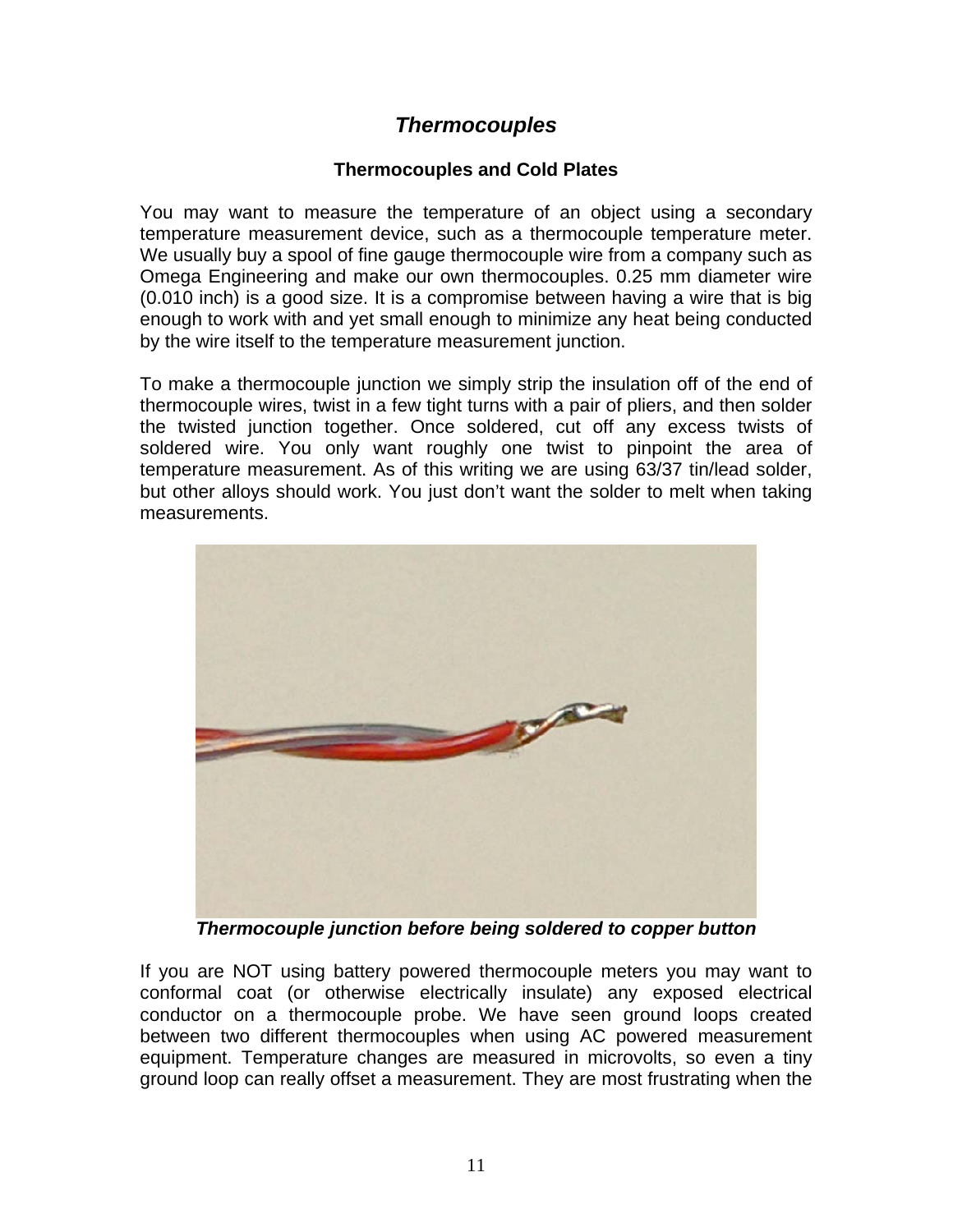temperature differences they induce are small enough to make the data seem plausible, thus going unnoticed and secretly distorting the data.

For measuring the temperature of flat surfaces we usually make what we call a "button" thermocouple. Here we take a thin sheet of copper (0.5 mm) and use a paper puncher to punch small copper "buttons", or disks. Then, we solder the thermocouple junction to the copper button. If the copper button becomes warped during the punching process press it flat before soldering to it. The basic concept here is that the copper button improves the thermal link to the object it is connected to by increasing the junction surface area.



*Button thermocouples: soldered side and object (measurement) side* 

Next, dab a little thermal paste on the copper button and attach the button thermocouple to the object with aluminum tape. Remember to cover about 25-50 mm of the thermocouple wires with the aluminum tape…



*Button thermocouple attached to a cold plate and covered in aluminum tape*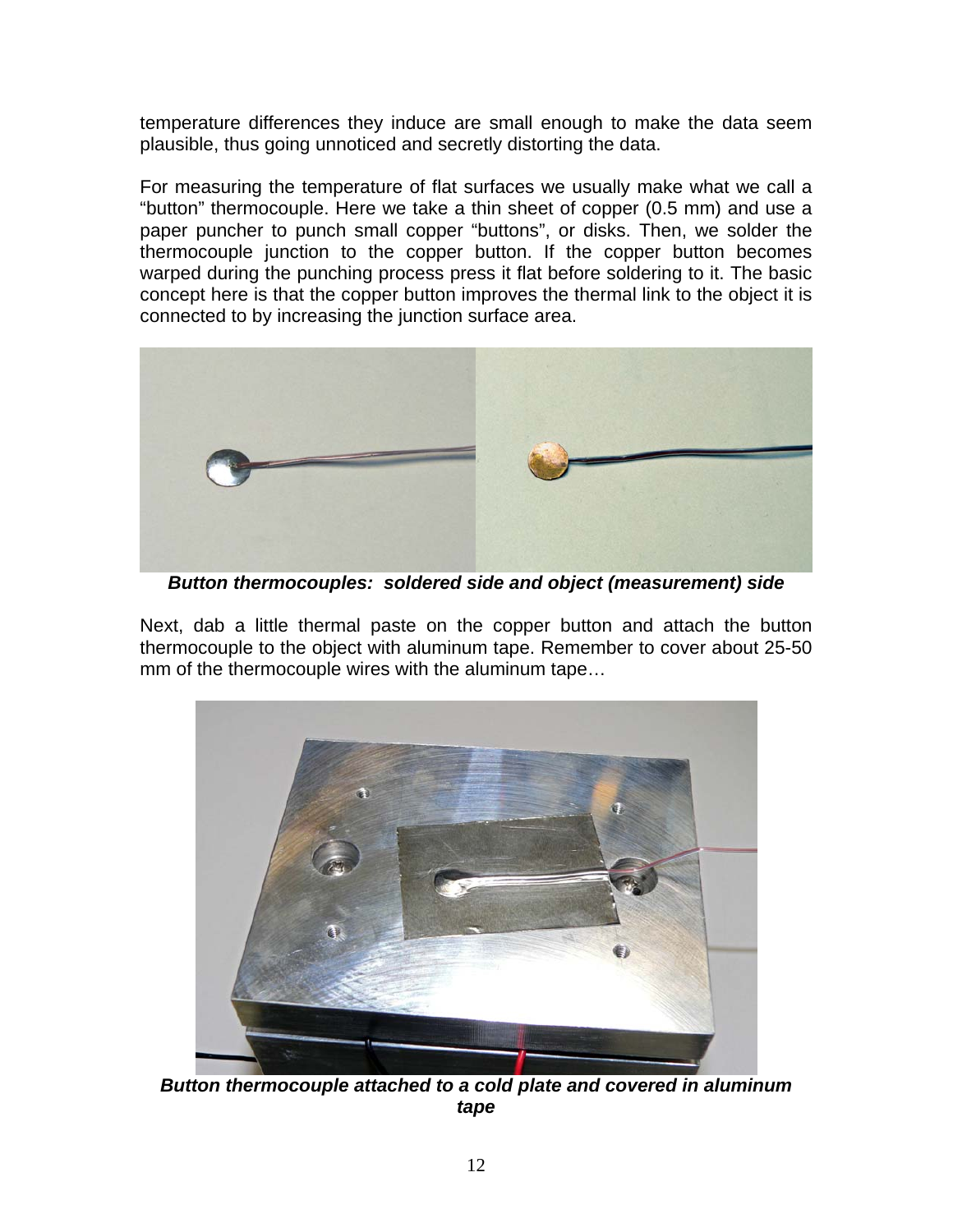#### **Thermocouples and Air Coolers**

Air temperature measurements can be a little more difficult. The thermocouple temperature reading can be influenced by (1) attaching the wire to the enclosure wall, (2) by the heat being conducted to the tip of the thermocouple via the thermocouple wire, and (3) infrared radiation from heat sources.

The wall temperature of an enclosure is usually different from the air temperature, and the wire will conduct heat from the enclosure wall to the tip of the sensor where the measurement is made. If you are testing a cooled enclosure and the thermocouple meter is outside the enclosure, it will be at a different temperature and also conduct heat from that end of the thermocouple wire into the enclosure. So, you will want to make the thermocouple wire length from any attachment point until the tip as long as possible. Winding the thermocouple wire around the end of a pen or pencil is a good way to get a lot of wire length in a short physical distance. This increases the wire's surface area and allows the temperature at the measurement tip to better equilibrate with the internal air temperature.



*Thermocouple coiled around tip of pen to increase wire surface area and allow temperature equilibration*